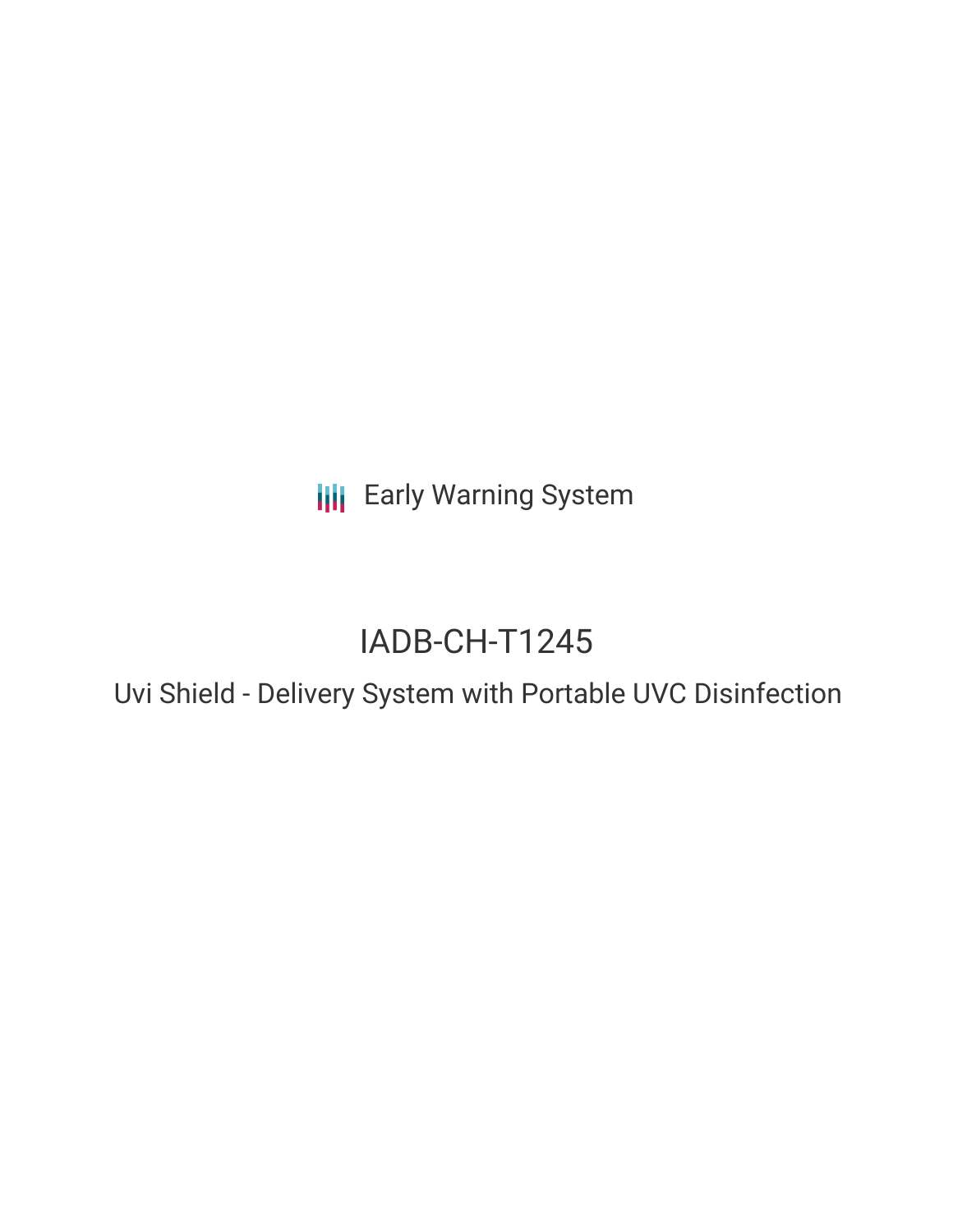

### **Quick Facts**

| <b>Countries</b>               | Chile                                       |
|--------------------------------|---------------------------------------------|
| <b>Financial Institutions</b>  | Inter-American Development Bank (IADB)      |
| <b>Status</b>                  | Approved                                    |
| <b>Bank Risk Rating</b>        | C                                           |
| <b>Voting Date</b>             | 2020-06-06                                  |
| <b>Borrower</b>                | Government of Chile                         |
| <b>Sectors</b>                 | Education and Health, Technical Cooperation |
| <b>Investment Type(s)</b>      | Grant                                       |
| <b>Investment Amount (USD)</b> | $$0.14$ million                             |
| <b>Project Cost (USD)</b>      | $$0.32$ million                             |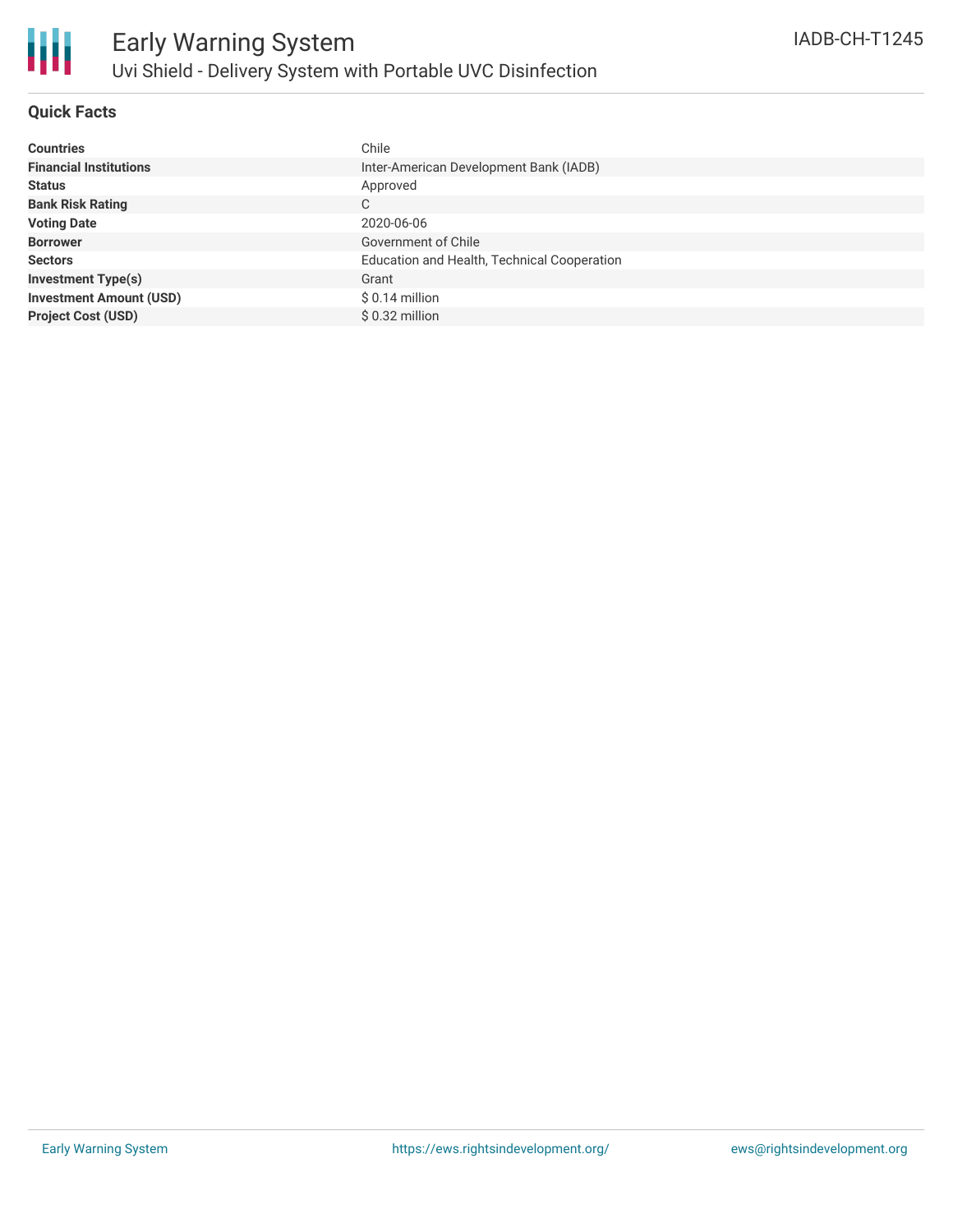

### **Project Description**

The project is to develop a rapid portable disinfection system based on UVC light together with a simple, inexpensive and disposable system for verifying the dose applied to the treated surfaces, for monitoring the disinfection of food or medicine packages transported by delivery system. . In addition, the system includes a security protocol that protects both customers and dealers for the transport of goods, which promotes self-care and prevents the spread of the virus.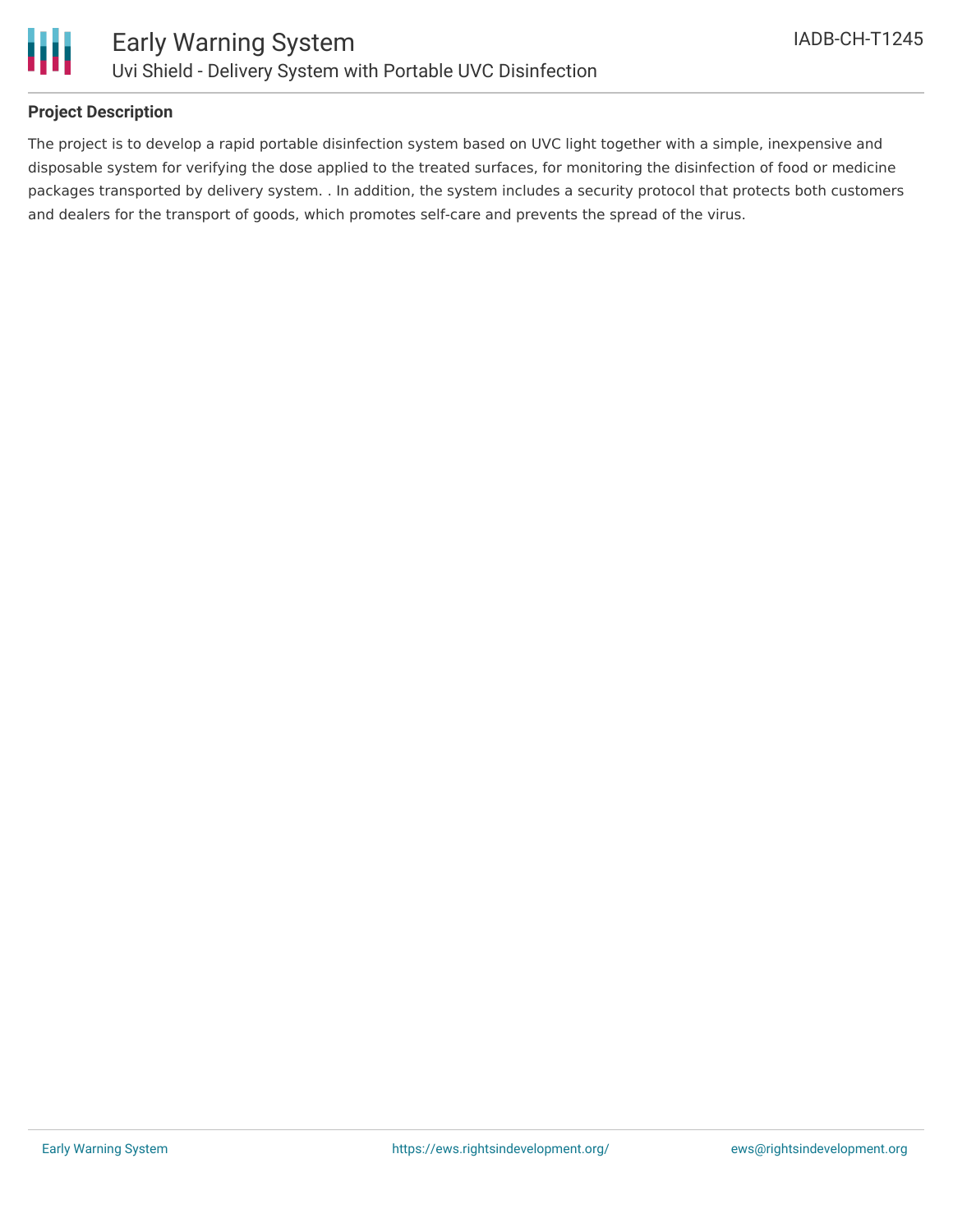

### **Investment Description**

• Inter-American Development Bank (IADB)